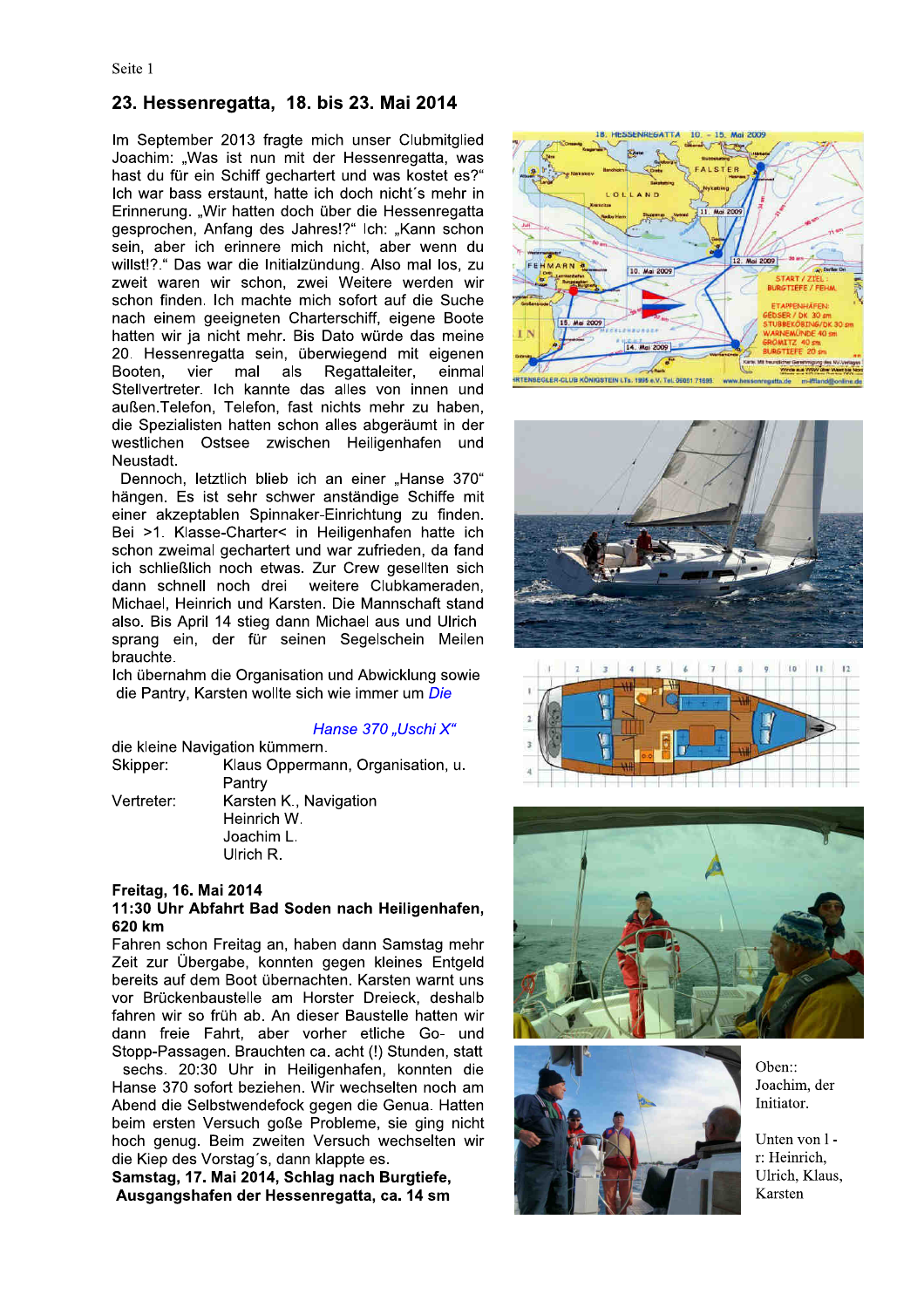# Bodennebel, Sicht: teilweise unter 30 m, Wind: West. 2 Bft

Bereits vor 6 Uhr im Waschraum, da ging es noch. 7:30 Uhr Frühstück, um 9 Uhr bereits Übergabe durch den Vercharterer, sehr angenehmer Typ. Alles ganz locker und ohne Zeitdruck. Karsten hatte alles sehr gut, nach der vorhandenen Checkliste, vorbereitet.

Leinen los 11:00 Uhr Ohne Kartenplotter hätten wir nicht auslaufen können. In der Bucht von Heiligenhafen, Richtung Fehmarnsund, kamen uns Boote unter Segel entgegen! Das wäre vor 20 Jahren

undenkbar gewesen noch bei diesen Sichtverhältnissen, die Kartenplotter lassen grüßen. Als wir uns der Fehmarnsund-Brücke von Westen her nähern. sehen wir den Brückenboaen im Sonnenschein. die Fahrbahn selbst und die Brückenpfeiler bleiben im Bodennebel, ein tolles Bild. Östlich von Großenbrode hat sich der Nebel aufgelöst, der Wind hat etwas aufgefrischt, ca. 3 Bft... wir setzen das Groß und die Fock. Bereits ietzt bekommen wir einen Eindruck über die Schwergängigkeit der Fallen und Schoten durch die vielen Umlenkungen in die Plicht. Wir merken jetzt warum das Großfall mit einer Elektrowinsch gesetzt werden muß, ohne die geht in der zweiten Hälfte des Mastes nichts mehr. Das Lattengroß ist schwer und unsensibel, steht aber ganz

gut. Die Genua rollt leicht aus, krallt aber im Achterliek, die Holepunkte müssen verstellt werden.

# **Um 18 Uhr ist Steuermannsbesprechung**

Dennoch, das Log steigt schnell auf 6 bis 7 Knoten am Wind bei glattem Wasser. Wir sind ganz zuversichtlich. So laufen wir gegen 16 Uhr in Burgtiefe zum Einchecken ein. Die "Lazy Jacks" sind unbrauchbar, müssen sie umscheren, die Schürzen werden beim Segeln eingerollt und an den Großbaum gebendselt. ... jetzt können wir damit leben und in jeden Hafen einlaufen (Optik)

# Sonntag, 18. Mai 2014, 1. Etappe, Burgtiefe -Gedser/Dänemark. Start-Ziel: ca. 28 sm, gesamt: 38,2 sm

Vorhersage: NNE, Bft. 2 - 3, später abnehmend Leinen los: 08:00 Uhr

# Start der Gruppe D: 09:30 Uhr

Wir hatten bereits in Heiligenhafen/Charterbasis, die Selbstwendefock gegen die Genua ausgetauscht, weil die Wettertendenz die ganze Woche auf

schwachwindig, mit Richtungen aus Nord über Ost auf Südost, voraussagte.

# Untiefen-Tonne Staberhuk: Bis dahin ging es noch, dann zog es sich...

Der Start gelang gut, der Wind kam aus NNE, Bft. 2-3, so daß wir nach passieren der Untiefentonne von Staberhuk ca. 60° anliegen konnten, Geschwindigkeit ca. 5 Kn. ca. 10 Grad höher als die Peilung zum Ziel mit 70°. Wir rechneten mit einer Drehung auf Ost und wollten vorhalten. Nach ca. 2 Stunden wurde der











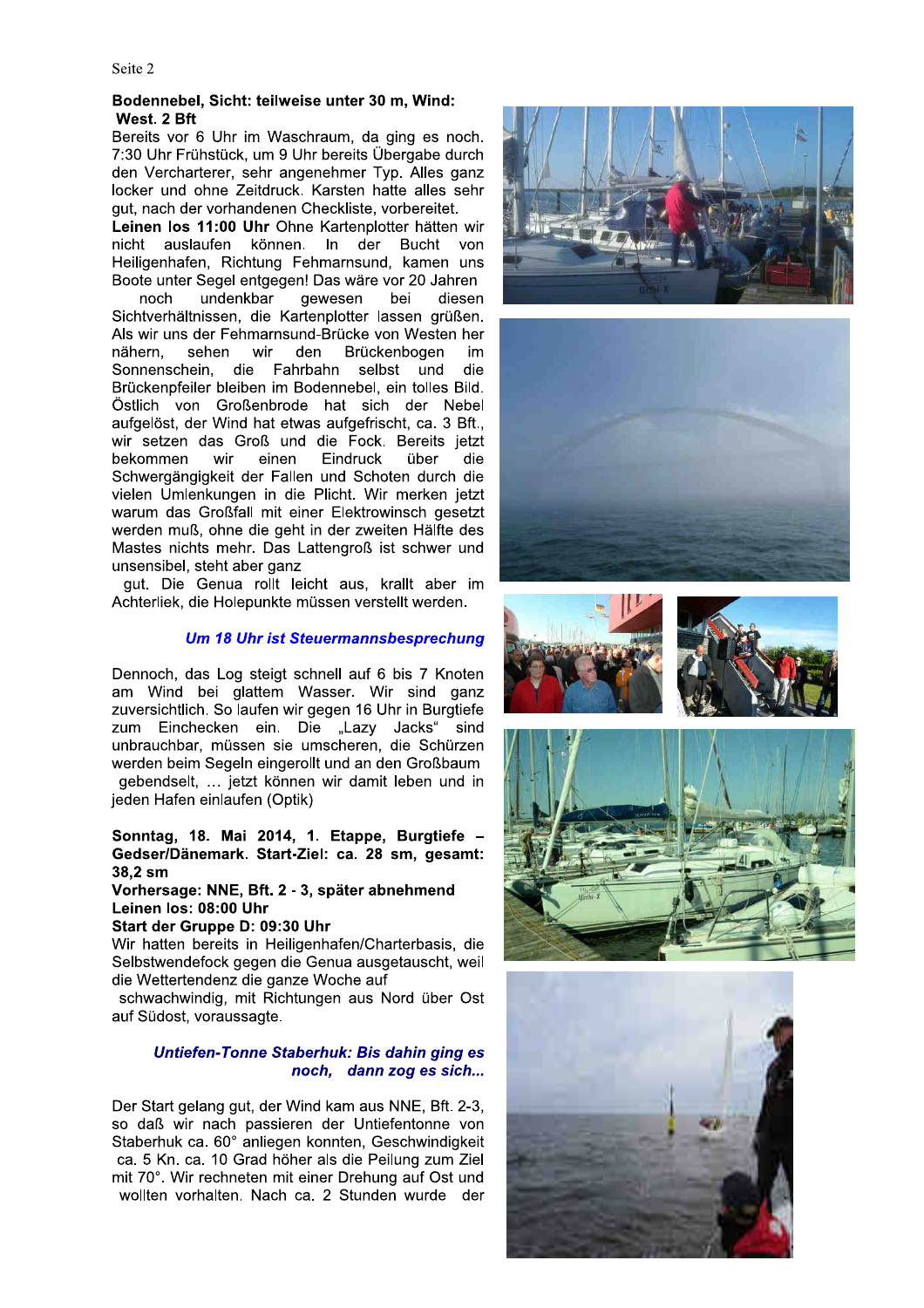Wind immer weniger, der Strom aus Ost drückte uns mit unserem Kompaskurs 60° Grad immer mehr nördlicher der Ideallinie von 70°. Und jetzt machten wir einen Fehler. In der Annahme, daß wir zu weit nördlich

laufen, Kurs über Grund ca. 50°, fielen wir wieder auf 70 Grad ab, in der Annahme, der Strom würde uns ohnehin weit nach Norden versetzen.. Das war ein Kardinalfehler. Gegen 13 Uhr, also viel zu früh, drehte der Wind tatsächlich auf ENE, wir hatten nicht genug Höhe um das Ziel anliegen zu können, wir mußten jetzt direkt gegenan kreuzen. Der Strom wurde immer stärker und kam direkt von vorne, wir segelten auf der Stelle und wurden mit 1,5 kn. über Grund nach hinten verholt. Gegen 16:30 Uhr briste es noch einmal auf und wir erreichten wenigstens

# die Ziellinie um 16:52 Uhr.

8. Platz von 11 in der Guppe. Zwei hatten aufgegeben und einer war noch hinter uns. Das war also nicht berauschend. Wir waren uns unsicher ob wir bei dem schwächer werdenden Wind alles aus der Hanse 370 herausgeholt hatten, das werden die nächsten Tage zeigen. Eine zweite gecharterte Hanse 370 belegte den 2. Platz! Wir erfuhren aber später, daß sie eigene Segel dabei hatten!. Unser Lattengroß ist schwer zu trimmen und die Genua krallt mächtig, das heißt, das Achterliek kippt stark nach innen ein. ein Chartersegel, was oft im Achterliek zu dicht gefahren wird.

Leinen fest: 18:45 Uhr

# Ein achter Platz ist nicht berauschend

Gedser war von den inzwischen eingelaufenen Regattateilnehmern voll. Wir fanden dennoch in einer Doppelbox noch einen guten Platz. Wir lobten uns

Besserung und wandten uns einem guten Abendbrot und einer Flasche Wein zu. Wir hatten ja noch 4 Etappen vor uns. Schlecht gelaufen aber viel gelacht.

Montag, 19. Mai 2014, 2. Etappe, Gedser -Stubbeköbing/Dänemark., 36,4 sm, Start-Ziel: 29 sm.

Vorhersage: NE 2 - 3 später auffrischend, rückdrehend

Leinen los: 08:15 Uhr

Start der Gruppe D: 10:30 Uhr Roed Rende S. Funkbereitschaft ab 07 Uhr, Kanal 69

Nebel, diesig, kein Wind. So fing der zweite Tag an, kühl sowieso. Waschraum proppenvoll, man muß halt vor 6 Uhr das Rasiermesser ansetzen. Gegen 8 Uhr meldet sich das Stratschiff und gibt die Verlegung des Startes zur roten Tonne >Gedser Landrev< WP 336 an. östlich der Untiefe (Rev). Wir

sollen im Konvoi dem Startschiff Richtung Ost) folgen. Nebel. Sicht zeitweise 50 Meter. Startlinie wird ausgelegt. Zeitweise klart es auf, zieht aber auch plötzlich wieder ganz zu. Sicht fast null, 10 bis 20 Meter. Und das genau bei unserem Start. Alles drängelt sich an der Luv-Tonne bei einer Windstärke. ich sehe die Tonne plötzlich nicht mehr, nur die Boote direkt in Luv und Lee. Alles geht gut, es bleibt



Ablegen bei Nebel, was dann beim Start auch Nicht wirklich besser wurde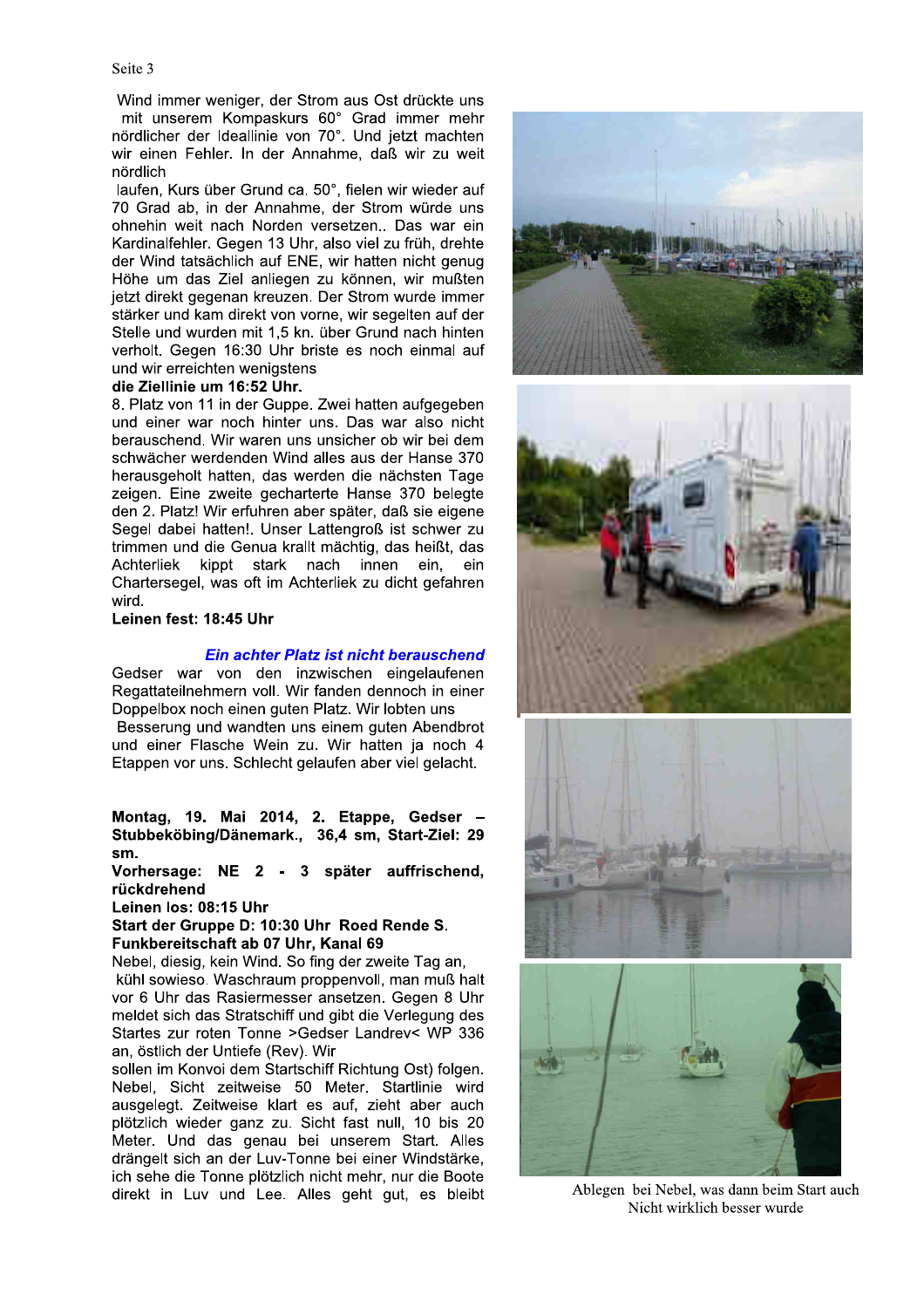## erstaunlich ruhig.

Der Zielkurs zur Ansteuerung Groensund ist 15 Grad. können aber nur 350° bis 360° anliegen. Weil wir befürchten, daß der Wind zurück auf Nord dreht, segeln wir so hoch wie möglich. Andere entscheiden sich für einen volleren Kurs unter Land und nehmen das Risiko der Drehung in kauf. Sie vermuten mehr Wind unter Land, womit sie vermutlich recht hatten. Mit kurzen Holeschlägen hielten wir uns ungefähr auf dem direkten Kurs. Der Wind drehte nicht zurück sondern ging leicht weiter nach rechts auf Ost. Wir konnten die letzten zwei Stunden den Zielkurs 15° anliegen. Obwohl wir nichts wirklich falsch gemacht hatten, waren vermutlich die gleichen Boote wie gestern, wieder vor uns.

# Zieldurchgang: 13:25 Uhr

Also 7. Platz, um einen verbessert! Nun noch anderthalb Stunden durch den Groensund nach Westen, einige zogen sogar den Spinnaker. Es hatte

aufgebrist. Der extra für uns geräumte Fischerhafen war mit den 78 Booten gefüllt, wir bekamen einen Außenplatz an einem Zweierpäckchen, woran sich dann noch ein Vierter legte.

# Leinen Fest: 16:00 Uhr

Stubbeköbing gibt sich immer viel Mühe. Der Hafenmeister organisiert Grills und jeder Teilnehmer bekommt ein Freibier, wenn er eine Stunde Schlangestehen durchhält. Heinrich und Ulrich grillten unsere Steaks und ich sorgte für die Beilage mit Bratkartoffeln. Unser Rohköstler Joachim begnügte sich mit der Beilage. Nun hatte ich Zeit einen Besuch bei der "Grand Finale", mit Hans-Peter Wulff und seiner Frau, zu

machen. Hans Peter hatte im vergangenen Jahr einige Probleme mit dem Herzen, sich aber Gott sei Dank wieder so erholt, daß er wieder als Begleitschiff teilnehmen konnte. Ich war ja letztes Jahr bei ihm, als stelly. Regattaleiter, an Bord und habe die Tage in sehr guter Erinnerung. Nochmals herzlichen Dank an die Beiden.

# Dienstag, 20. Mai 2014, 3. Etappe, Stubbeköbing -Warnemünde, ca. 40 sm Vorhersage: NE bis E, später zunehmend Leinen los: 07:30 Uhr Start der Gruppe D: 9:30 Uhr

Funkbereitschaft ab 7 Uhr, Kanal 69

Anderthalb Stunde Anfahrt von Stubbeköbing zur Startline, nähe Ansteuerungstonne Groensund. Diesig, schwachwindig aus NNE. Kommen kaum an die Startlinie. Sind dann doch etwas früh, hatte nicht mit Süd setzenden Strom gerechnet. Hätte eigentlich in der letzten Minute mit Bb-Schoten auf der Starlinie entlang segeln können, das hätte allerdings ein Kaos verursacht, weil die sich langsam der Startlinie nähernden Yachten vor dem Wind und mit Strom. nicht hätten bremsen können. Also drehte ich zu einem Vollkreis auf. Die aufkommenden Yachten nahmen den wenigen Wind weg und wir trieben rückwärts über die Startlinie. Nullstart mit dem Heck voraus! Das soll erst einmal einer nachmachen! Kein Geschrei, kein Gebrüll, alles lief sehr ruhig ab. Nach



Im Morgendunst durch den Grönsund zur Startlinie. Der Fotograf Joachim hat gute Motive ausgemacht und freut sich.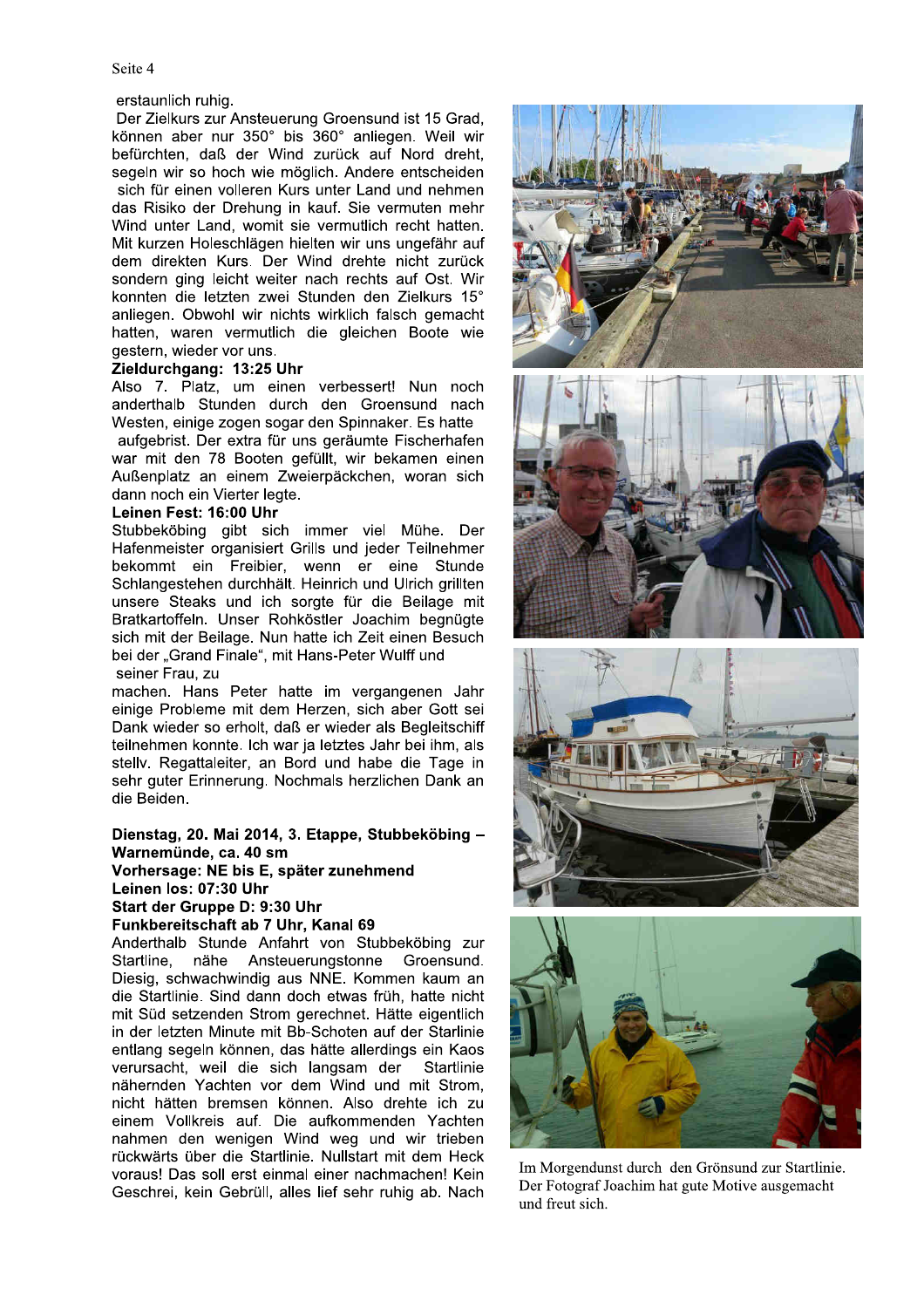der vollendeten Wende wieder im Vorwärtsgang, es waren sogar noch zwei Boote hinter uns. Spinnaker

hoch und los gings. Mit ganz spitzem Spi-Kurs zur Tonne W 69, konnten wir gerade so anliegen.

Spi-Baum am Vorstag. Spi ca. 2 m zu kurz, Charterboot! Wind 2-3 Bft, dann lief alles wieder so wie die letzten Tage. Spi-Kurs mit Anlieger bis Warnemünde, Wind legte nach Zwangstonne W 69 langsam zu und wurde deshalb noch etwas spitzer. Wir versuchten mit gutem Trimm alles herauszuholen, bemerkten aber, daß uns wieder die gleichen Wettbewerber in der Gruppe langsam davon liefen. Auf dem Kurs an Fahrwassertonnen nach Warnemünde wurde es mit dem Wind so kritisch, daß wir den Spi gegen die Genua austauschten. Da der Zieleinlauf von den Booten selbst gezeitet wird, kann man seine eigene Position sehr gut nachverfolgen. Vielleicht dieses Mal etwas besser?

# Zieldurchgang: 16:35 Uhr

Ja, tatsächlich, 6. Platz von 11, daß was wir uns vorgenommen hatten. Im "Alten Strom", neben einem Motorboot fanden wir noch einen Platz, der Himmel wurde immer blauer und wir gönnten uns ein gutes Abendbrot in einem Restaurant am Strom.

Was machen wir falsch? Liegt es am Spi?

Resümee, obwohl wir eigentlich kein gutes Gefühl hatten, unser Schwesterboot war wieder ca. eine Stunde vor uns durchs Ziel gegangen, waren wir mit dem Ergebnis zufrieden. Leinen fest: 16:50 Uhr

Mittwoch, 21. Mai, Bergfest, Ruhetag Zum Wunden lecken ist der Mittwoch als Ruhetag

eingerichtet. Rostock oder andere Ausflüge sind angesagt oder nur faulenzen, wie ich es vorgezogen habe. Mit 30° im Schatten ein sehr heißer Tag für diese Jahreszeit und dabei etwas schwül. Am liebsten hielt man sich unter Deck auf. Karsten frischte sein Logbuch auf, ich lümmelte herum, Joachim und Heinrich spazierten am Strand, nur Ulrich erkundete Rostock mit dem Ergebnis eines begeisterten Berichtes, na also, wenigstens einer...

Abends die übliche Schuppenfete, Matjes mit Bratkartoffel, Salat und später deftiges Schmalzebrot. Dazu laute Musik, Tombola, das Wetter für den Donnerstag und reichlich Lagen Bier. Joachim als Rohköstler bekam vom Koch eine vegetarische Frigadelle mit Bratkartoffel ohne Speck serviert!! Wenn das kein Service ist. Bevor unsere

Kopfschmerzen zu groß wurden, verabschiedeten wir uns und genaßen die letzte Flasche aus unserem Weinvorrat an Bord. (Wir hätten weniger wasser, dafür mehr Wein bunkern sollen)

Donnerstag, 22. Mai 2014, Warnemünde - Grömitz, ca. 40.2 sm. Start-Ziel: 28.2 sm. Vorhersage: SSE Bft. 2-3, später abnehmend Leinen los: 09:30 Uhr Start der Gruppe D: 08:30 Uhr Spinnaker-Kurs oder nicht? Kommt er zu spitz? Die



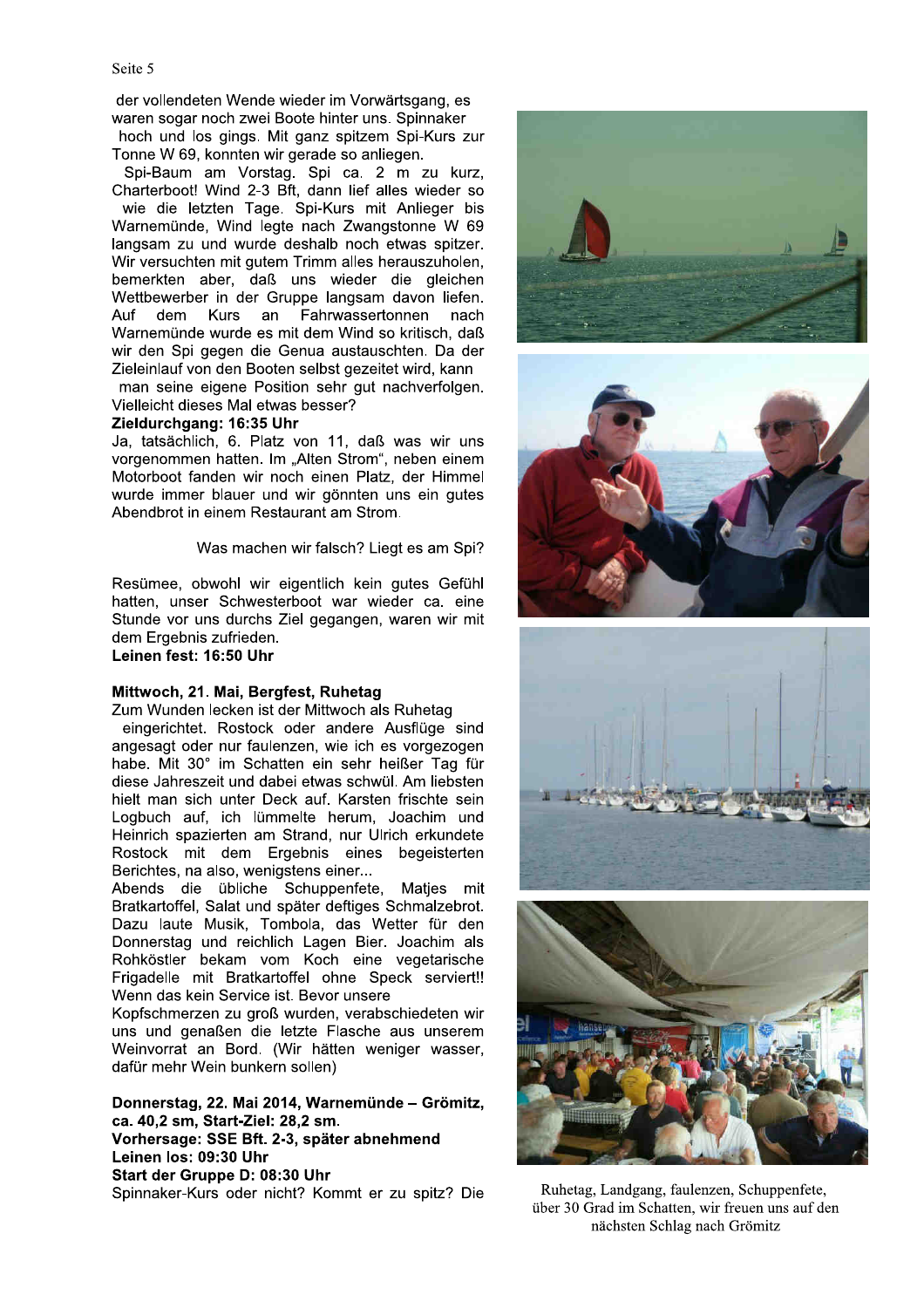Peilung zur Zwangstonne zur Mitteltonne 2 im Lübeck-Gedser Weg ist ca. 270°. Einige Boote testen den Spi. In der ersten Startgruppe ziehen fast alle den

Spinnaker, mit erheblicher Schräglage. Unsere Mannschaft fängt nur mit der Genua an, der Spi liegt bereit. Nachdem uns die Boote mit Spi davon fahren, entschließen wir uns nach ca. 1 Stunde, ebenfalls den Spinnaker zu setzen. Es wurde Zeit. Der Wind schwächelte zunehmend, dennoch ich wundere mich, daß der Spinnaker so unruhig steht. Dann fahre ich die Leeschot aus der Hand und lege mich zum

Beobachten auf das Seitendeck in Lee. Und siehe da, das Fall ist nicht durchgesetzt, sondern hängt ca. einen halben Meter durch! Kein Wunder, so kann der Spi nicht stehen und ziehen. Und das bis zur halben Strecke. Jetzt holen wir die, unter Genua segelnden, Boote wieder auf, aber was verloren ist kann man nicht wieder gutmachen. Die Zwangstonne erreichen wir gerade noch so, bevor der Wind ganz einschläft. Es war warm wie gestern, mit vielen kleinen schwarzen Fliegen als Quälgeister, wenig Wind und der ganz

spitz. Ich machte die letzten heißen Tassen mit Wurstbrote, für unseren Vegetarier natürlich Käse, morgen sind wir bestimmt schon in Richtung Heiligenhafen unterwegs. Die Heißen Tassen mit einem Butter- oder Wurstbrot gab es jeden Mittag. Zur Abwechslung und um die Mannschaft bei Laune zu halten. Abends hatte ich ganz einfache Gerichte vorbereitet. Spagetti mit Pesto, Schinkennudeln und Erbsensuppe mit Einlage. Brot, Wurst und Käse, Äpfel und Bananen, war ohnehin immer da. Nachmittags gab es Nescafe mit div. Keksen, wenn es das Wetter erlaubte. Aber wie ging dieser Tag nun zu Ende?

Wieder unser Abonnement achter Platz, mehr will wohl die Uschi X nicht. Es ein fast schönes Segelwetter mit zu wenig Wind für uns. Auf den Kursen ohne eine Wende, reine Straßenbahn, sind wir einfach zu langsam, Spinnaker hin oder her.

Zieldurchgang Tonne 2, Bahnverkürzung: 15:08 Uhr

Leinen Fest: 17:20 Uhr, Kopf Steg D

23. Mai 2014, Freitag, Grömitz Burgtiefe/Heiligenhafen, 27,8 sm, Start-Ziel: 9,8 sm letzter Tag.

Vorhersage. Drehende Winde, Gewitterböen, abnehmend.

## Start der Gruppe D: 08:10 Uhr

Unbestimmter konnte die Vorhersage nicht sein. Beim Ablegen um 7:30 Uhr briste es auf Bft. 4 - 5 aus West auf. Kurs zur Zwangstonne "Schwarzer Grund" war >voll und bei>, konnten sie gut anliegen. Entfernung ca. 6 sm, also eine Stunde. Nach dem Start legte der Wind noch einmal zu und dunkle Gewitterwolken standen im Westen. Da legten sich di9e ersten Boote vor uns bereits stark über einige schossen in den

Wind. Dann erwischte es uns. Konnten das Groß nicht schnell genug fieren und auch wir schossen in den Wind. Zum Glück hatten wir zu den anderen Booten genug Abstand nach luv. Das passierte



Nach der Steurmannsbesprechung um 18 Uhr serviert der Skipper das letzte Abendbrot an Bord.